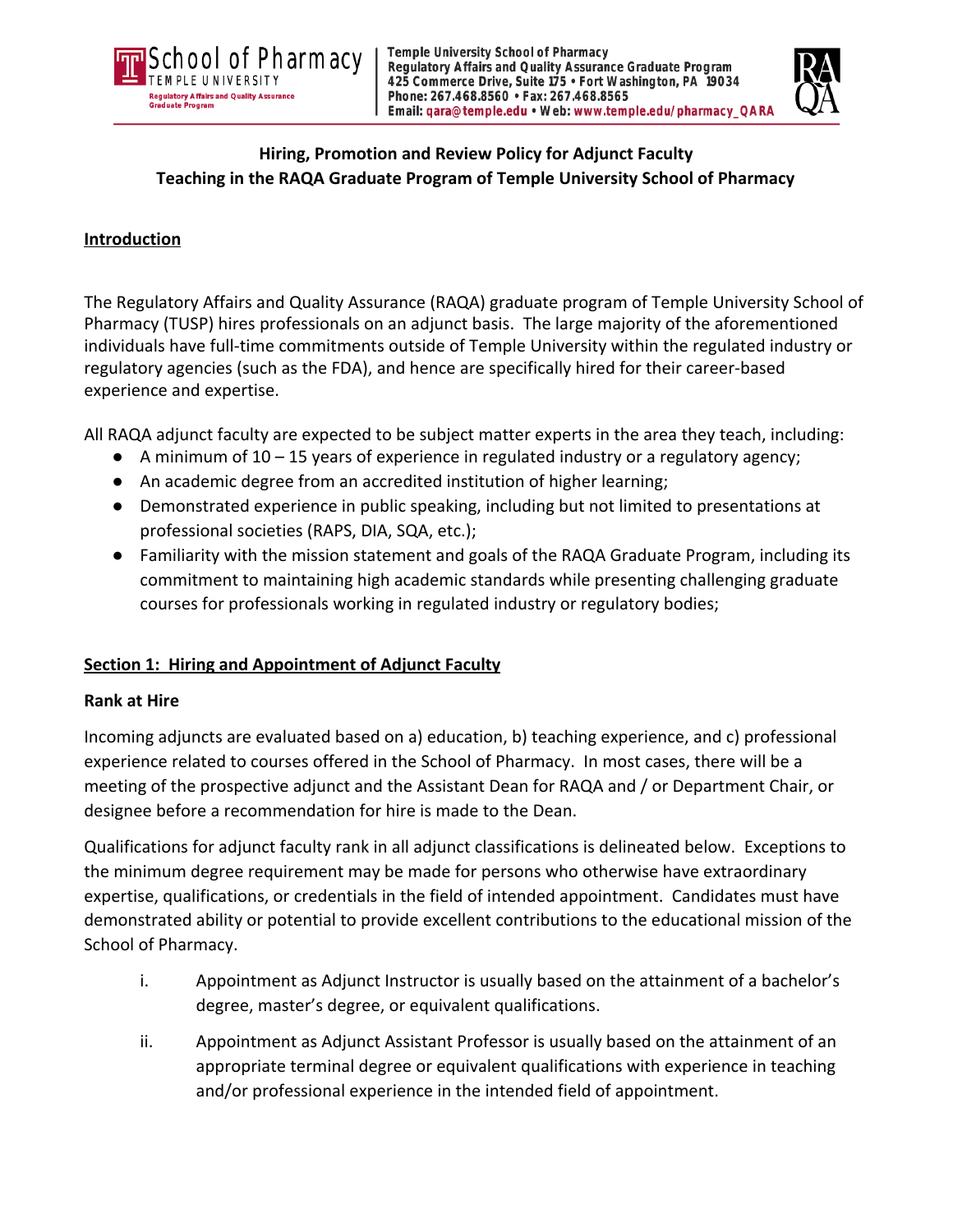- iii. Appointment as Adjunct Associate Professor is usually based on the attainment of the qualifications necessary for Adjunct Assistant Professor with substantial experience in teaching, research/publications in the intended field of appointment, and such experience as is pertinent to the duties to be performed as an adjunct faculty member.
- iv. Appointment as Adjunct Professor is usually based on the attainment of the qualifications necessary for Adjunct Associate Professor, with the candidate having attained a substantial reputation in their field as evidenced, for example, by a significant record of publications, presentations, or other work in the intended field of appointment or who has received substantial honors or recognition in their field of endeavor such as having achieved a position of major responsibility in the corporate or regulatory sector.

These qualifications are further described in the Appendix of this document. The ultimate decision as to the rank of appointment is at the discretion of the Dean of the School of Pharmacy.

Upon selection of a candidate for an adjunct position, the incoming adjunct must submit a current resume, proof of completion of the terminal degree received, and other documents related to professional experience as appropriate.

Upon hiring, the appointment letter will indicate rank, rate of base pay, and the number of credits for each assigned course. The appointment letter will also contain a link to information regarding hiring criteria and the School guidelines for the appointment of adjunct faculty rank. Adjunct faculty, at the time of appointment may request appointment at any rank for which they are qualified. When making the request, the adjunct faculty must provide sufficient evidence that they meet the minimum qualifications for that rank in accordance with University and School of Pharmacy policy. In official communications and references, adjunct faculty members may use their appropriate academic title (Adjunct Instructor, Adjunct Assistant Professor, Adjunct Associate Professor, etc.) and their preferred title, such as Dr., Ms., or Mrs. (NAME).

#### **Section 2: Adjunct Faculty Resources**

Each newly-hired adjunct will have the following orientation programs: the adjunct will meet with the Assistant Dean for RAQA, RAQA adjunct faculty, as well as other appropriate School of Pharmacy faculty/administrators for support, consultation, review of course materials, and classroom support.

In addition, all Adjuncts teaching online shall meet with the Assistant Director of Technology for RAQA and appropriate RAQA faculty for assistance with online technology and learning tools. The individual may also be directed to the Center for the Advancement of Teaching and other University resources as needed. In addition, they will receive copies of the RAQA SOPs for RAQA adjunct faculty.

The new adjunct is required to submit a course syllabus at least six weeks before the start of the semester, so the RAQA Office can provide sufficient support in the development of the course and online learning technology.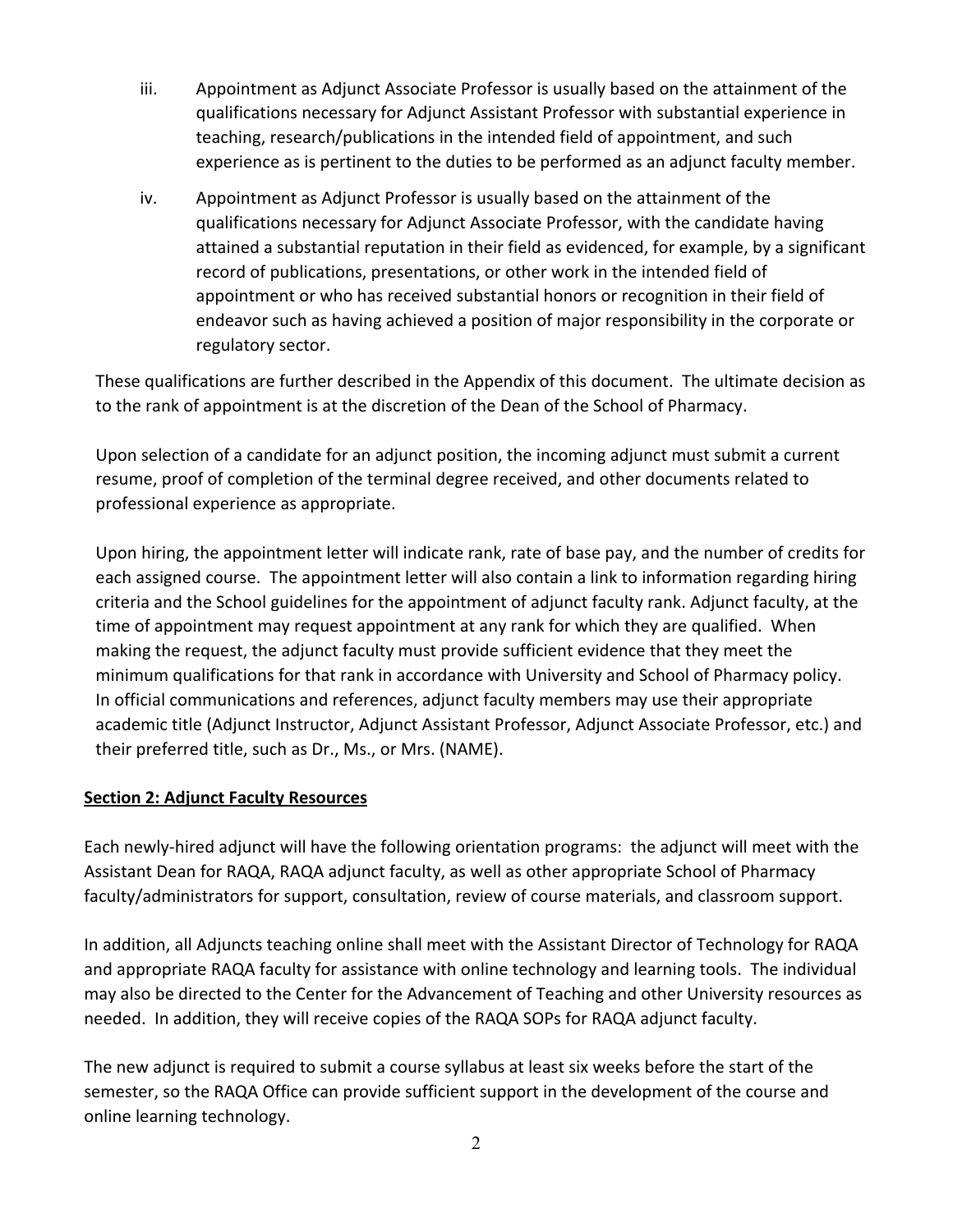#### **Section 3: Rates of Pay**

| <b>Adjunct Rank</b>     | Effective $7/1/2020$ (per s.h.) | Effective 7/1/2022 (per s.h.) |
|-------------------------|---------------------------------|-------------------------------|
| <b>Instructor</b>       | \$1550                          | \$1600                        |
| <b>Asst. Professor</b>  | \$1600                          | \$1650                        |
| <b>Assoc. Professor</b> | \$1700                          | \$1750                        |
| <b>Professor</b>        | \$1750                          | \$1800                        |

#### **Table 1: Minimum Per Credit Rates**

Adjunct faculty members are paid at rates compatible with or higher than those determined by the current TAUP contract. Some considerations that may allow for increases over the TAUP rate may include: length of time an adjunct faculty member has taught in the School, extraordinary experience or qualifications, completion of a terminal degree, competitive market conditions, and instruction of very large classes.

A pay rate above the TAUP contractual agreement is at the sole discretion of the Dean. If an adjunct faculty is promoted to a higher academic level, they will receive the percent increase established by the TAUP contract for changes in professional title. If an additional pay rate is also recommended, this must be approved by the Dean.

#### **Section 4: Length of Appointment**

The RAQA graduate program of the School of Pharmacy typically hires instructors by semester. This permits the greatest flexibility for the program's scheduling and also for adjunct instructors, who often have full-time, professional commitments. There are no multi-semester appointments in the RAQA graduate program of the School of Pharmacy; any exceptions are at the discretion of the Dean.

The program hires adjunct faculty according to programmatic need each semester as well as student demand for courses. There is no guarantee that adjuncts are hired every semester; likewise, adjunct faculty may ask not to be scheduled during certain semesters.

Adjunct faculty members may teach a maximum of 8 credit hours per semester. This limit generally translates into teaching two (2) courses of 3 or 4 credit hours each in the semester.

#### **Section 5: Policies and Practices for Formal Evaluation of Adjuncts**

● Evaluations shall include multiple measures of performance, and may include classroom observation, a review of syllabi and other course materials (e.g., slides, exams), student projects and / or assignments. SFFs will not be used as the primary tool for evaluation except in the case of exceptional circumstances. The determination of exceptional circumstances is in the sole discretion of the university.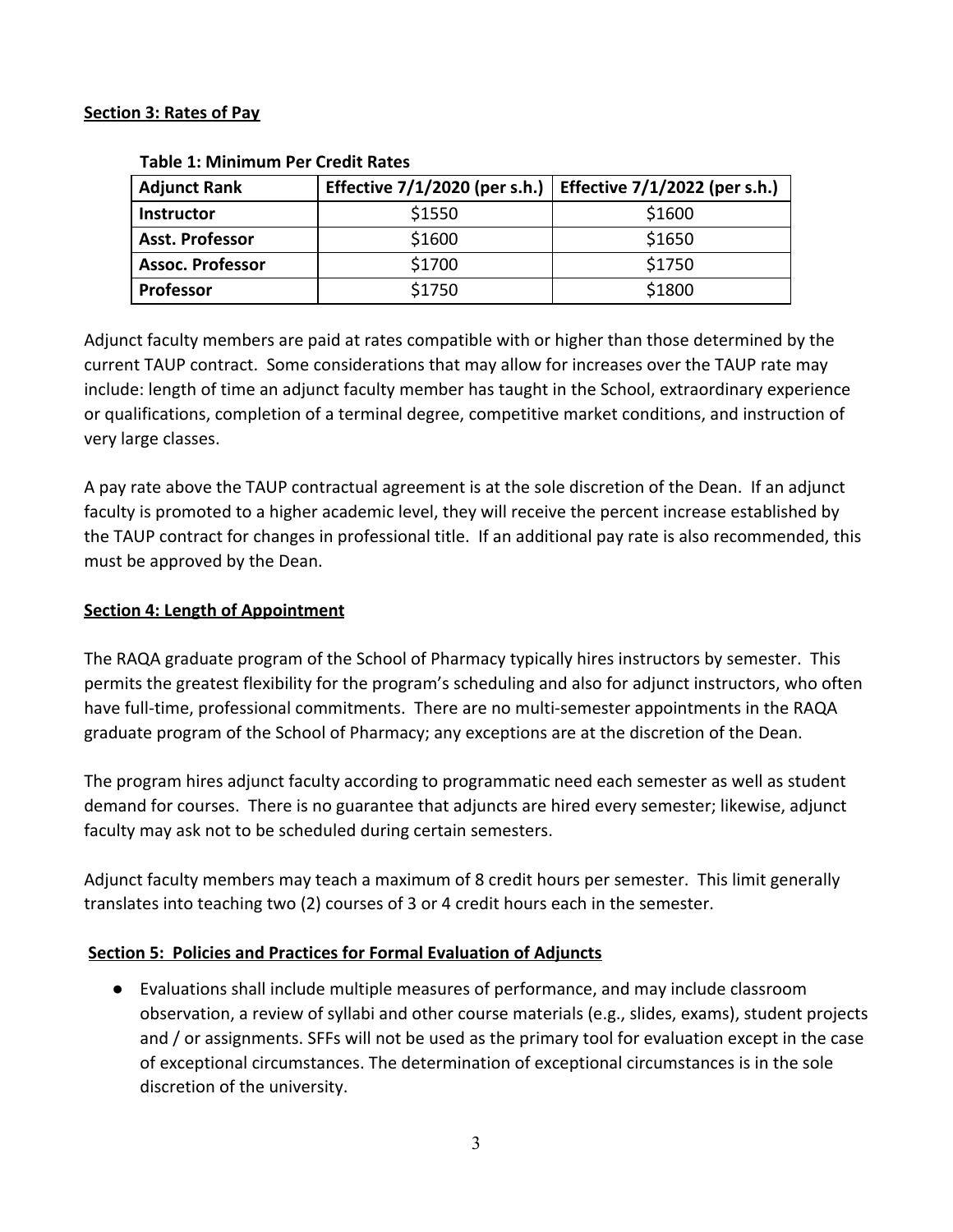- All adjunct faculty will be reviewed according to the University's course evaluation process, which includes the distribution of electronic Student Feedback Forms (SFFs) at the end of each semester. Faculty may also request a review on their own. Faculty are responsible for reviewing their evaluations. In addition, the RAQA Office conducts additional surveys of continuing adjuncts as required by the University or determined by the program.
- For all first-time adjunct faculty, the Assistant Dean for the RAQA program or a designee will monitor at least one class meeting per new instructor for a semester (which may be done through watching a recording). The RAQA Office may also conduct additional surveys of students.
- Adjunct faculty may request an evaluation in order to be considered for promotion or a pay increase.
- An evaluation will normally occur in the semester in which it is requested, provided the required resources are available and the request is made prior to the completion of the first 4 weeks of the semester. If it cannot be done in the semester in which it is requested, it will be done in the next semester in which they are employed.
- The evaluator(s) will endeavor to provide the adjunct faculty member with a written summary of the evaluation within 30 calendar days of the review. The summary will be placed in the adjunct's departmental and personnel file.
- An adjunct may request a formal evaluation at any time, but no more than once during any 2 successive semesters of employment.
- An individual who is designated to make personnel recommendations may evaluate an adjunct teaching in the School at any time. Normally an adjunct will be notified at least one (1) week before the evaluation. Under exceptional circumstances, the University, in its sole discretion may conduct an evaluation without notice. If samples of student work are requested, the adjunct will be allowed up to an additional week to assemble and provide requested materials.
- An adjunct who receives an unsatisfactory evaluation may provide a written response which will be placed in the personnel file. If a response is submitted, a note will be placed in the departmental file stating that a response is included in the personnel file.

#### **Section 6: Promotions to a higher adjunct faculty rank**

Re-evaluation of rank or promotion to a higher rank will be based upon excellent performance, sustained professional growth, and improvement. There is no mandatory time at which an adjunct must be considered for promotion to a higher level. Adjuncts wishing to request a promotion review must request it through the Assistant Dean for RAQA and / or Department Chair. The Chair may also assign the review process to a departmental committee.

In order to be considered for a higher rank, an adjunct faculty must present appropriate documentation of qualifications for the requested rank consistent with University policy. Documentation required includes: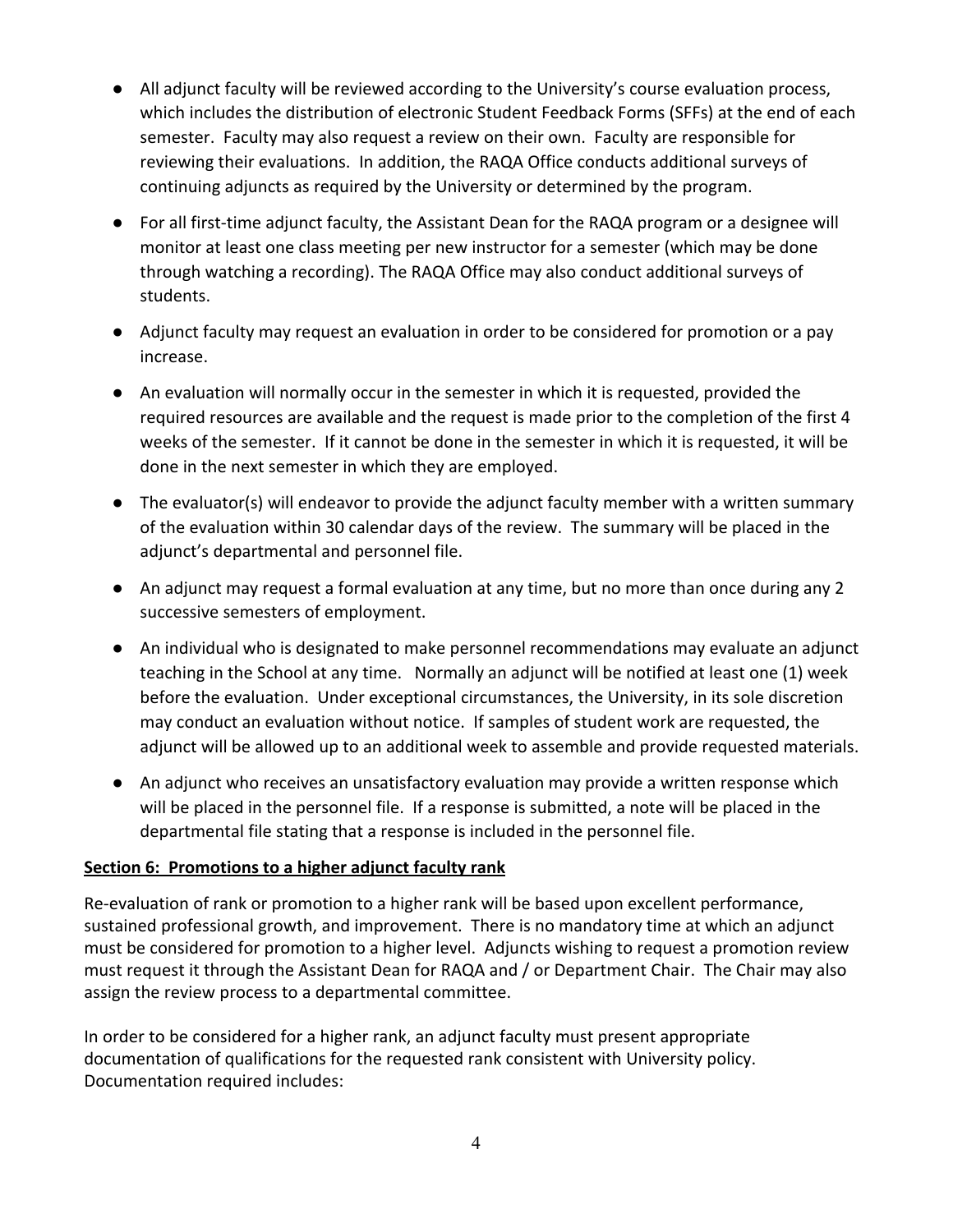- Curriculum Vitae
- Letter of application, highlighting reasons to consider the candidate for promotion, or pay increase
- Evidence of Teaching and Instruction
- Evidence of Teaching Evaluation as indicated above in Section 5

If requested to review promotion materials, the departmental committee will endeavor to provide a written summary of the evaluation to the adjunct faculty member and Department Chair within 30 calendar days of the review. This summary will be placed in the Adjunct's departmental and personnel file. At the conclusion of the review process by the departmental committee, the Chair may also request a meeting with the adjunct faculty before a decision is made. The Chair then submits the recommendation for a change in rank to the Dean. Decisions regarding promotion in rank or pay are at the sole discretion of the School of Pharmacy. The final decision is made by the Dean.

#### **Appendix**

### **Qualifications for Specific Ranks**

Adjunct Instructor – Individuals who exhibit promise as educators contributing to the teaching mission and for whom an appointment to a professorial rank may not yet be appropriate may be recommended for an initial appointment as an Adjunct Instructor. Such individuals will in most instances have an appropriate terminal professional degree, or equivalent qualifications, appropriate to their specialty or discipline. Exceptions to this degree requirement may be made for persons who otherwise have extraordinary expertise, qualifications, or credentials in their field.

Adjunct Assistant Professor – Individuals who are recommended for an initial appointment or for promotion from Adjunct Instructor to the rank of Adjunct Assistant Professor in most instances will have completed a terminal professional degree appropriate to their specialty or discipline. They must have demonstrated ability or potential to provide excellent contributions to the educational mission of the School of Pharmacy. Exceptions to the degree requirement may be made for persons who otherwise have extraordinary expertise, qualifications, or credentials in their field.

Adjunct Associate Professor- Individuals who are recommended for an appointment to the rank of Adjunct Associate Professor must have the qualifications necessary for Adjunct Assistant Professor and, in addition, have documented outstanding performance in teaching / instruction, effective participation in student education as evidenced by student and peer evaluations, development of new courses or special teaching materials, and / or significant achievements in the domain of their professional disciplinary activities. In some instances, the aggregate achievement in these areas rather than the level of achievement in each area will provide sufficient grounds for considering an individual for appointment or promotion to this rank.

Adjunct Professor – Individuals recommended for appointment or promotion to the rank of Adjunct Professor will ordinarily fulfill the qualifications for appointment to the rank of Adjunct Associate Professor and, in addition, must have a substantial reputation for excellence in teaching / instruction and / or a record of scholarship, presentations, or leadership positions of substantial authority, recognition beyond Temple University as evidenced by honors and / or recognition from institutions,